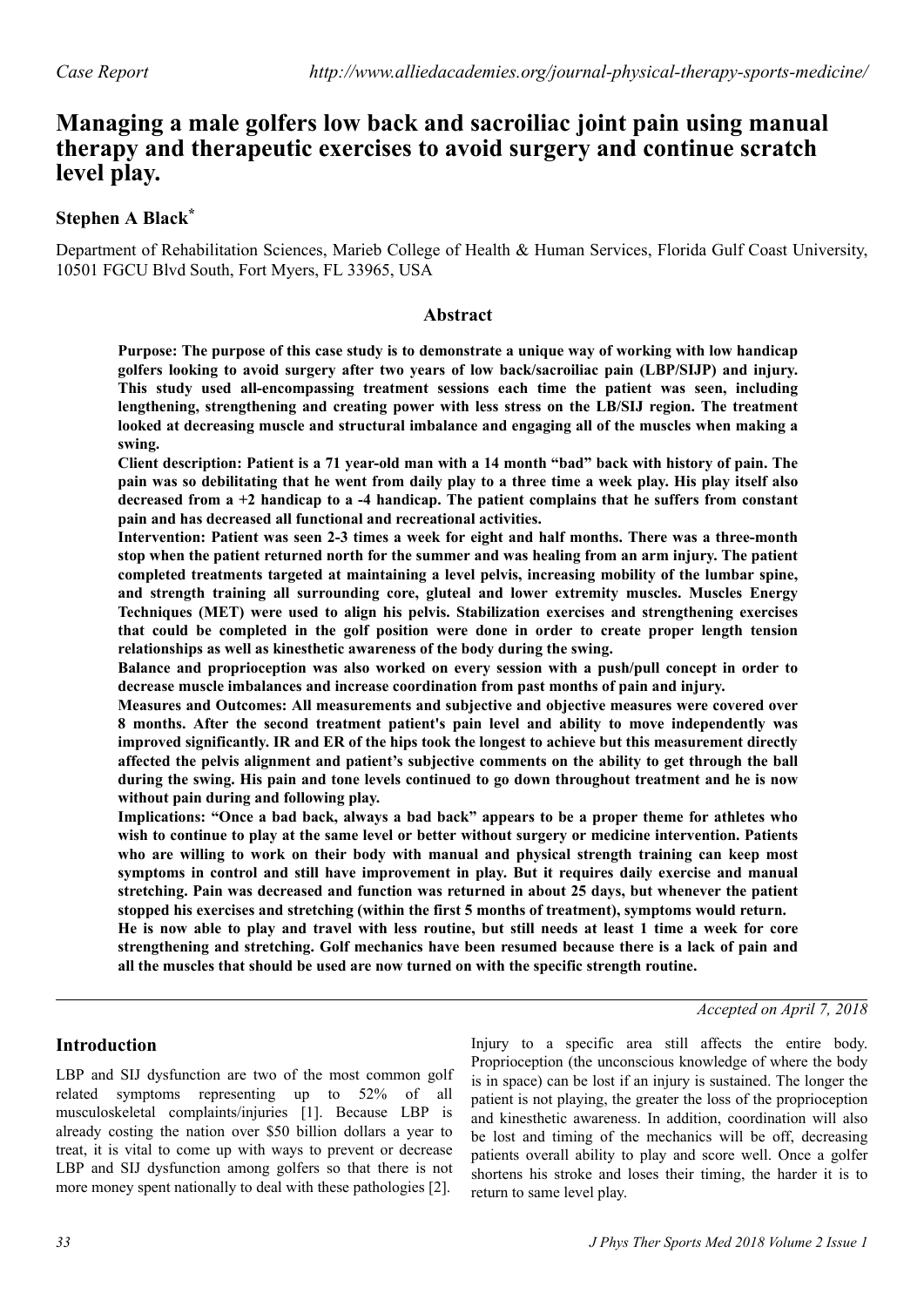*Citation: Black SA. Managing a male golfers low back and sacroiliac joint pain using manual therapy and therapeutic exercises to avoid surgery and continue scratch level play. J Phys Ther Sports Med 2018;2(1):33-39.*

Back pain is common among golfers due to the fact that the golf swing requires many complex movement patterns with coordinated muscle contractions and nerves firing in proper sequence [3]. With the complex movements needed to complete a full golf swing, one must understand that back injury is rarely the primary cause of LBP. Dr. Greg Rose has researched why low back injuries are not the primary cause of pain but rather secondary to the massive amount of rotational mobility that is needed in the thoracic spine and hip region. The lumbar spine actually only flexes and extends and is not created to rotate at the facet joints. But at times the lumbar spine is forced to be the primary rotator due to the lack of mobility in the thoracic spine and hip region. In addition, golfers who lack ankle and shoulder mobility also increase lumbar strain [3]. So in reality, injuries to the spine are caused from limitation of movement of other parts of the body and these areas must be addressed if a patient wishes to decrease the risk for re-injury [4].

It is vital that the swing mechanics are reviewed and corrected in order to minimize lumbar pathologies and overuse injuries. The most common swing faults that are seen are reverse spine angle, s-posture, and hanging back [4]. These faults put undue stress on the lumbar spine and SI joints. There are many different swing mechanics, but we are not looking at that, rather we are looking at the tightness and restriction of the muscles in the body that cause the LBP and SIJ dysfunction, and how to remedy these limitations so players can continue to play at their current golf level [1].

Biomechanics of the human body affect how muscles can strengthen and change with training. For athletes it is important for muscles to have the proper length tension relationship in order to perform at an elite level. It has been researched that golfers suffer from a muscle imbalance between lead and trail side of the body, as well as range of motion in the joints.

# **Case Description**

#### **History**

On arrival to therapy this 71 year old male patient was convinced that he was destined to have a fusion of the L4-L5- S1 bilaterally. He was defeated, in pain and discouraged since the bilateral epidural injection that he had 10 days ago was unsuccessful. The patient had been suffering from "bad" pain for the past 14 months and his play of game was suffering. Patient complained of inability to sleep more than 4 hours without waking from pain and having a 6-8/10 pain with all activities. Patient was under better control as long as he took anti-inflammatory medicines. Patient presented with an unlevel pelvis; supine to long sit test was completed and was positive. Left leg appeared longer in supine and shortened upon long sit. MET was used to re-align the pelvis. Next the patient performed the Selective Functional Movement Assessment (SFMA). Eighty percent of all the completed tests were graded as dysfunctional with pain. The most important test that was completed on evaluation day (and every other treatment day) was IR and ER of the hip in supine and standing. Supine

revealed limitations bilaterally 20-22 degrees both ways, which was possibly the main cause of patients LBP and SIJP. Standing test revealed pain in both hips regardless of which leg was in high step position or standing and in both directions. Hip windshield wipers were very challenging and painful as well.

# **Findings**

It was apparent that two years of pain and injury had altered which muscles fired and worked with the swing. As we continued to work on strength and length of the patient's body, we figured out that new injuries and lack of playing caused a "lazy" swing. With hours of training, strengthening, stretching and manually correcting the length tension relationship of the core, lumbar and gluteal muscles, the patient returned to playing pain free. It was learned that the patient must continue with strengthening and stretching weekly in order to maintain his current level. Patient has not needed or had another epidural injection and has not returned to the orthopedic surgeon for any discussion of fusion of the lumbar spine. Muscle tissue is now normalized and patient is able to complete new exercises at different intensities with no detriment to his overall play. Patient has also returned to scratch play according to GIN handicap scoring, with a goal to return to his  $+2$ .

#### **Intervention**

The patient was seen 2-3 times a week for 8.5 months with a 3 month stop with HEP. After all of the evaluation tests were completed and information was known about what was tight and what was weak, the process began.

It is important for the patient to understand what is going on in the body. The lack of proprioceptive knowledge of the body is potentially the worst component in a golfer. With an injury and a general lack of body knowledge there is an increased risk for more secondary injuries. Therefore all sessions conducted had some form of re-education and engagement of muscles working on proprioception, balance and kinesthetic awareness.

SIJ level was assessed each time pre and post treatment session in order to maintain proper alignment for strength training and relief of pain. Patient was taken through passive pelvic tilt movements in quadruped to re-learn the motion as well as increase mobility of the lumbar spine, while stretching the anterior capsule of the hips. LB mobility was further assessed in each treatment with PA glides to make sure they were smooth and decreasing in pain. Lower extremity flexibility focused on IR and ER of the hips and was done manually to avoid patient using other muscles. IR and ER limitation in golfers can be [5]. When patients lack 0-45 degrees of motion they are at increased risk for LBP and arthritic changes in the hip joints. This is very damaging to the lead hip in a golfer.

Each session included exercises and manual work discussed above but in varying order so that there was no muscle memory. Patient saw an increase in function within about 30 days. Patient had less pain and more stability and strength to maintain position when swinging the club. The detailed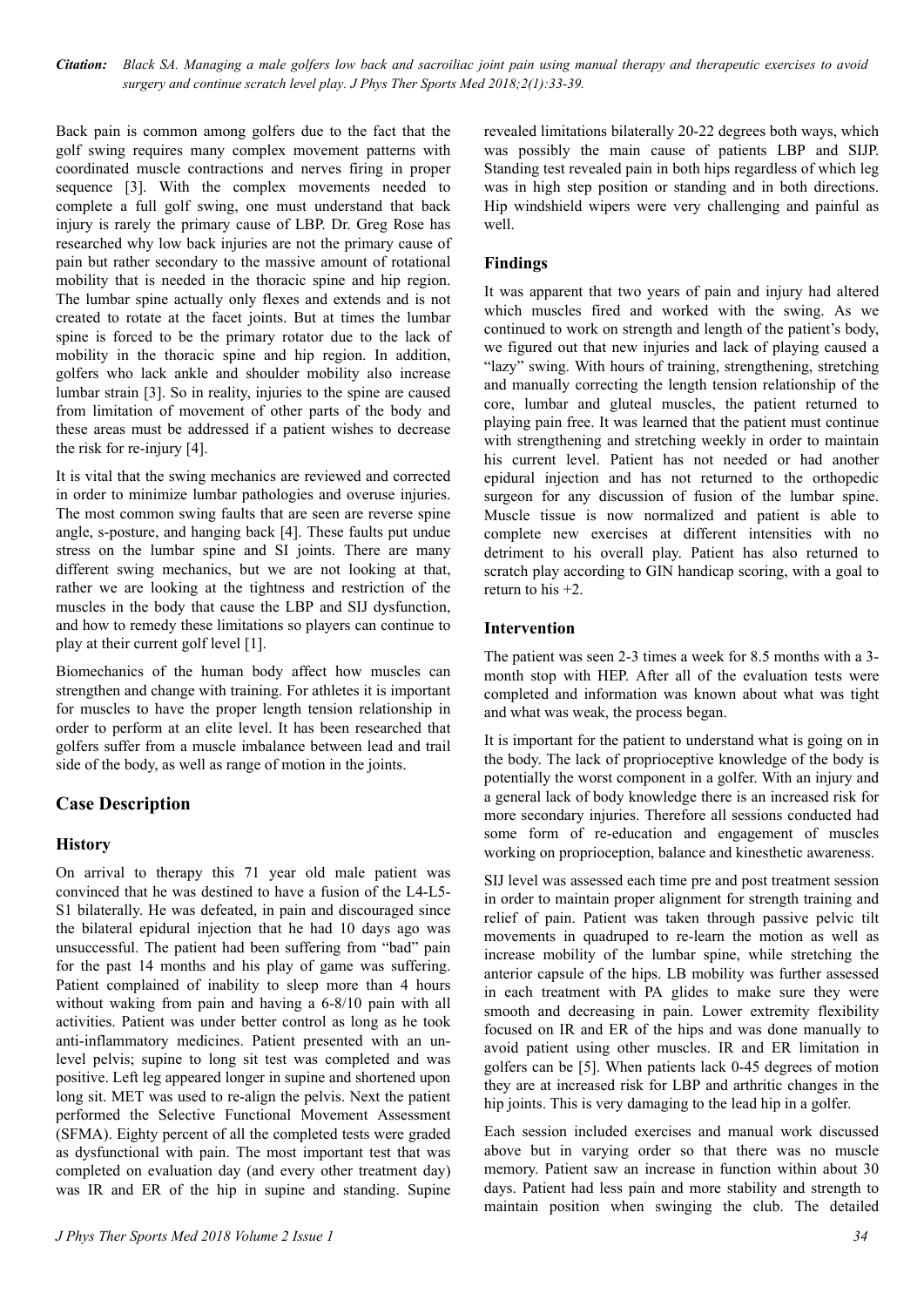exercise routine is attached listing all exercises that were completed throughout the 8 months of care (Table 1).

At the end of the season when the patient was about to gear up for a senior tour event, he had an unrelated golf injury where he tore his right brachioradialis muscles and tendons picking up a piece of luggage. This did decrease his ability to play but we continued with the lower body exercises and the patient did play in the event. Once the event was over the patient took some time off to heal the arm. This caused a significant change in his overall play when he returned to golf 2.5 months later. As documented by Dr. Greg Rose, golfers that have injury to the right arm often increase the stress to the opposing hip. When the patient returned to play he was demonstrating a "lazy" swing where he was unable to get his arms into position. He was unable to supinate his arms and bring the club back with the face of the club in the correct position (it was closed) therefore he was not using his lead hip to push through the swing. This left a lot of the strength and power out of the swing, causing the injured arm to work harder and the swing to almost get "stuck" so the patient was unable to get through the swing. This caused more strain and pain in the low back

*Table 1. Manual work that was completed.*

region. Once the lazy swing was seen, a new focus was created on rotational push exercises and more engagement of the quadriceps. Patient showed very week quadriceps strength 3+/5 with unilateral lift step test of the quadriceps. This weakness deceased the patient's ability to maintain a good address position and stay down in the swing with power through the adductor of the lead hip.

Multiple new exercises were completed to assist in reeducating the lead hip adductor muscles to contract and assist in pulling the right arm through the swing. Punch turns with the hip leading were also completed and this allowed the patient to feel the power of those muscles again. Squat chop turns were used to elongate and create coordinated movements to strengthen the quadriceps, adductors and quadratus muscles bilaterally. Multiple exercises were completed, and no two workouts were the same. The difference with this type of treatment is to work the body in so many different angles that all muscles are reactivated during the swing and play. All sessions ended with manual work to lengthen the muscle tissues in the legs, gluteal and lumbar spine (Table 2).

| <b>Manual work completed</b>                                            | <b>Body position/purpose</b>                                                                                                                   |  |
|-------------------------------------------------------------------------|------------------------------------------------------------------------------------------------------------------------------------------------|--|
| <b>MET</b>                                                              | To correct the pelvis position in supine                                                                                                       |  |
| PA glides to the spine                                                  | Prone to thoracic and lumbar spine                                                                                                             |  |
| Sacral glides                                                           | Prone and side lying rotational movement of the sacrum/torsional movement                                                                      |  |
| Hamstring contract relax stretch                                        | Supine                                                                                                                                         |  |
| Tibial/fibula glide to release the peroneal nerve                       | Supine with knee bent anterior and posterior glide of the fibula on the tibia to<br>release the nerve entrapment of the peroneal/tibial nerve. |  |
| ITB stretch and manual release                                          | Side lying and supine to manually release the tissues and stretch across the<br>body                                                           |  |
| Rib mobilization with quadratus lumbourm stretch                        | Side lying with top arm reaching over the head                                                                                                 |  |
| Manual stretch with manual massage to the gluteal muscles               | Supine and side lying with IR and ER of the hip                                                                                                |  |
| Nerve glides to the sciatic nerve and peroneal nerve                    | Supine with leg extended and rotated across the body with inversion stretch.<br>Knee extended and flexed with inversion                        |  |
| Laser therapy class 4 cone                                              | 12 watts to the SIJ B                                                                                                                          |  |
| Sacral glides                                                           | Prone                                                                                                                                          |  |
| Hip flexor stretch                                                      | Side lying and prone                                                                                                                           |  |
| ITB manual stretch and manual work                                      | Supine                                                                                                                                         |  |
| Contract relax hamstring stretch                                        | Supine                                                                                                                                         |  |
| Open book stretch bilaterally with full arm extension                   | Supine with manual rotation of the lumbar and lower legs                                                                                       |  |
| Trigger point release of the hip flexors with active motion, gluteal mm | Prone, and supine and side lying                                                                                                               |  |
| Manual stretch on the table of upper and lower body in opposite ways    | Supine and seated                                                                                                                              |  |
| Golf stretch to top of back swing with passive stretch at end range     | Standing in golf position                                                                                                                      |  |
| Standing hamstring stretch with active body rotation                    | Torso rotates to right and left with each leg flexed and on a step with toes<br>pulled toward nose                                             |  |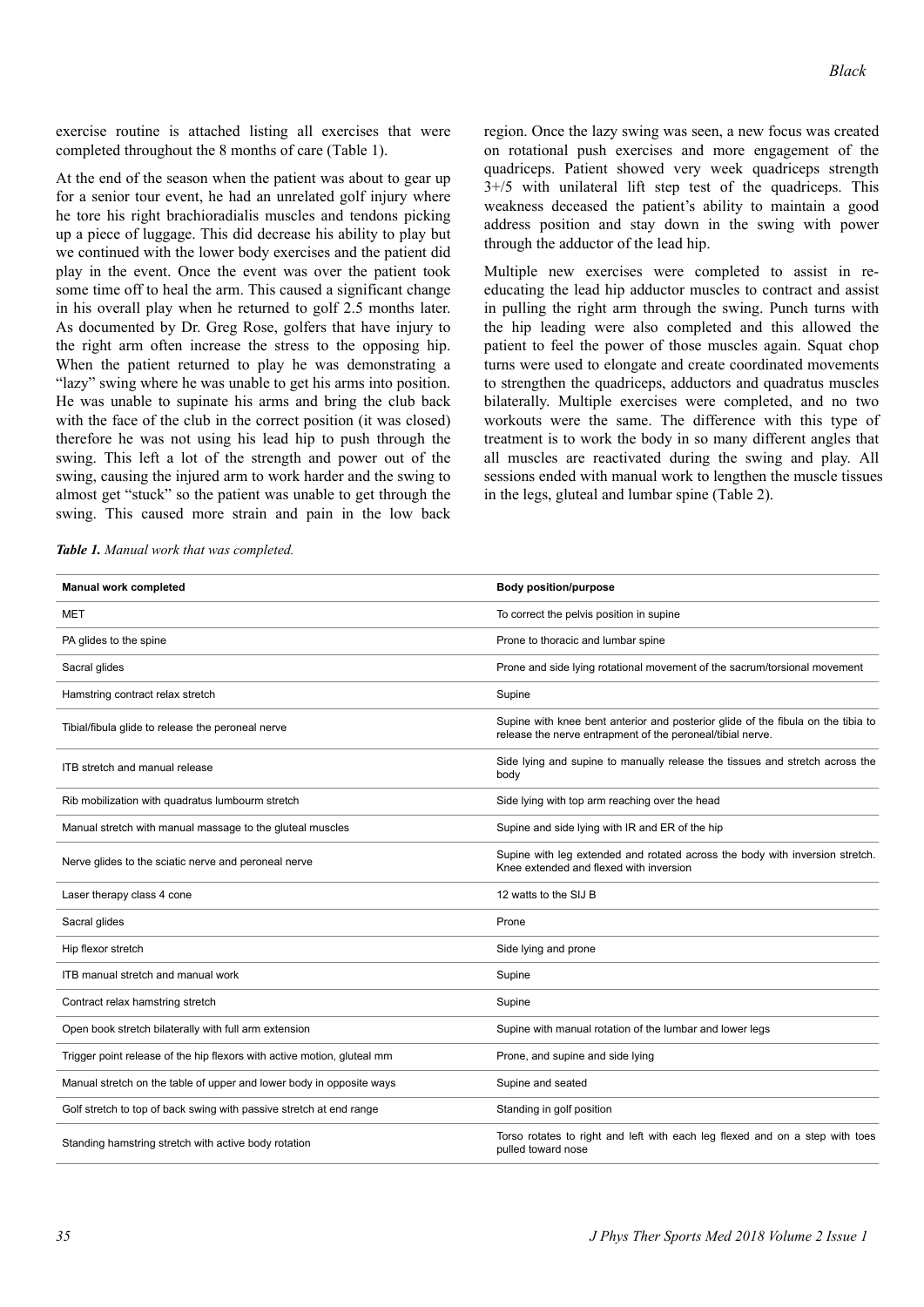#### *Citation: Black SA. Managing a male golfers low back and sacroiliac joint pain using manual therapy and therapeutic exercises to avoid surgery and continue scratch level play. J Phys Ther Sports Med 2018;2(1):33-39.*

| Posterior shoulder capsule stretch in golf position with passive end range stretch                   | Golf position in standing pull each arm across body and go into BS and FT<br>position  |
|------------------------------------------------------------------------------------------------------|----------------------------------------------------------------------------------------|
| Triceps stretch in standing and sitting posture with elbow pointing up and over pressure<br>added    | Standing and sitting                                                                   |
| ER of the shoulders in golf address position with BS and FT                                          | Golf position standing                                                                 |
| Hands behind back rotation of the torso in golf position to stretch the ribs                         | Maintain head position over the ball and in golf position stretch to BS and FT         |
| Quadruped right hand on head and thread the needle and rotate back so elbow points to<br>the ceiling | Quadruped and go both ways with over pressure at the rib cage and shoulders            |
| Pudendel nerve glide                                                                                 | Prone with knee flexed and adducted                                                    |
| Latissimus stretch in half squat on the wall and in supine elbows kept close                         | Partial squat on wall with back against wall or supine with LB kept flat on the<br>mat |

#### *Table 2. Exercises that were completed.*

| <b>Exercises completed</b>                      | <b>Description of exercise</b>                                                                                                                                                                                                                                                                                                                             |  |
|-------------------------------------------------|------------------------------------------------------------------------------------------------------------------------------------------------------------------------------------------------------------------------------------------------------------------------------------------------------------------------------------------------------------|--|
| Cat and Camel (pelvic tilt test) quadruped      | Quadruped: create arch and pelvic tilt of the pelvis and lumbar spine; 5x each direction<br>with a 2 second hold each way.                                                                                                                                                                                                                                 |  |
| Scorpion                                        | Prone: kick right heel up to ceiling and than over the left side of the body trying to reach<br>your right heel to the floor. Go both ways. Try to keep your upper body on the ground.                                                                                                                                                                     |  |
| Quadruped diagonal elbow to knee touch and hold | Quadruped hold right arm out extended and left leg extended out. Slowly and with<br>control bring right elbow to left knee under the abs. The return out to straight pointing in<br>opposite directions, 5x each side.                                                                                                                                     |  |
| ITB standing stretching with side bend reach    | Place all weight on right leg, cross left leg in front. Stick butt out behind you and then<br>over to the right side. While reaching right hand to the left over your head. No bounce<br>just a hold.                                                                                                                                                      |  |
| Piriformis stretch                              | Figure 4 stretches in supine. Cross right foot over left knee and pull left knee to the<br>chest.                                                                                                                                                                                                                                                          |  |
| Single limb stance with dynamic balance         | Stand on the right leg with knee soft and then catch a ball and move your head to<br>watch the moving target to catch ball                                                                                                                                                                                                                                 |  |
| Backswing stretch/balance follow through        | Go into address position: place 85% of your weight on the right leg left toe behind you.<br>Rotate body to the top of the back swing and hold. Keep weight on the inside of the<br>right foot. Place weight on the left leg and complete the follow through.                                                                                               |  |
| Bridges one leg/double leg                      | Supine: feet flat and lift the butt up and off the table both legs push. 10x then complete<br>same action but with toes raised off the table and only push off of the heels. 10x then<br>cross right foot over left knee and lift butt off table using only the left leg. 10x switch<br>legs.                                                              |  |
| Bridge figure 8                                 | Bridge up on both legs. Hold and drop the right hip down and then bring back to neutral<br>and drop the left hip. 5x each way.                                                                                                                                                                                                                             |  |
| Bridge routine on thera ball                    | Use large thera ball place heels on top of the ball complete the series of butt lifts:<br>Knees straight, knees bent to 90 degrees and push only through heels, place legs<br>adductor contraction and then lift, and do roll outs so legs start extended and then keep<br>butt up while you pull both heels toward your butt and then return to straight. |  |
| Shot putt ex with 5# small ball                 | Go into a squat or start of shot putt position: with arm down and ball held at shoulder<br>height. Use the power from your legs and hips to push up and turn to the left. Extend<br>the right arm across your body and up the sky 10x. Try to do both ways.                                                                                                |  |
| Squat chop diagonal push away and above         | Hold ball at waist height and then drop down into a squat with ball over right knee and<br>then with power stand tall and turn to the left pushing the ball from the right knee<br>across the body and above the shoulders to full elbow extension toward the target.                                                                                      |  |
| <b>Bosu Prance</b>                              | Lay over the BOSU with butt close to the ground and low back supported by BOSU.<br>Maintain a flat back try to get body flat across BOSU and rest legs up on their toes and<br>pick each leg up controlling the body and core while you prance with each light leg<br>step.                                                                                |  |
| Lay on Thera Ball in bridge position            | Have the ball support your head and back. Butt and legs are off of the ball and held in a<br>perfect table top (do not drop the butt) hold a 5# small ball in both hands held above<br>your head. Stomach stays tight maintain pelvis position to be flat and straight to the                                                                              |  |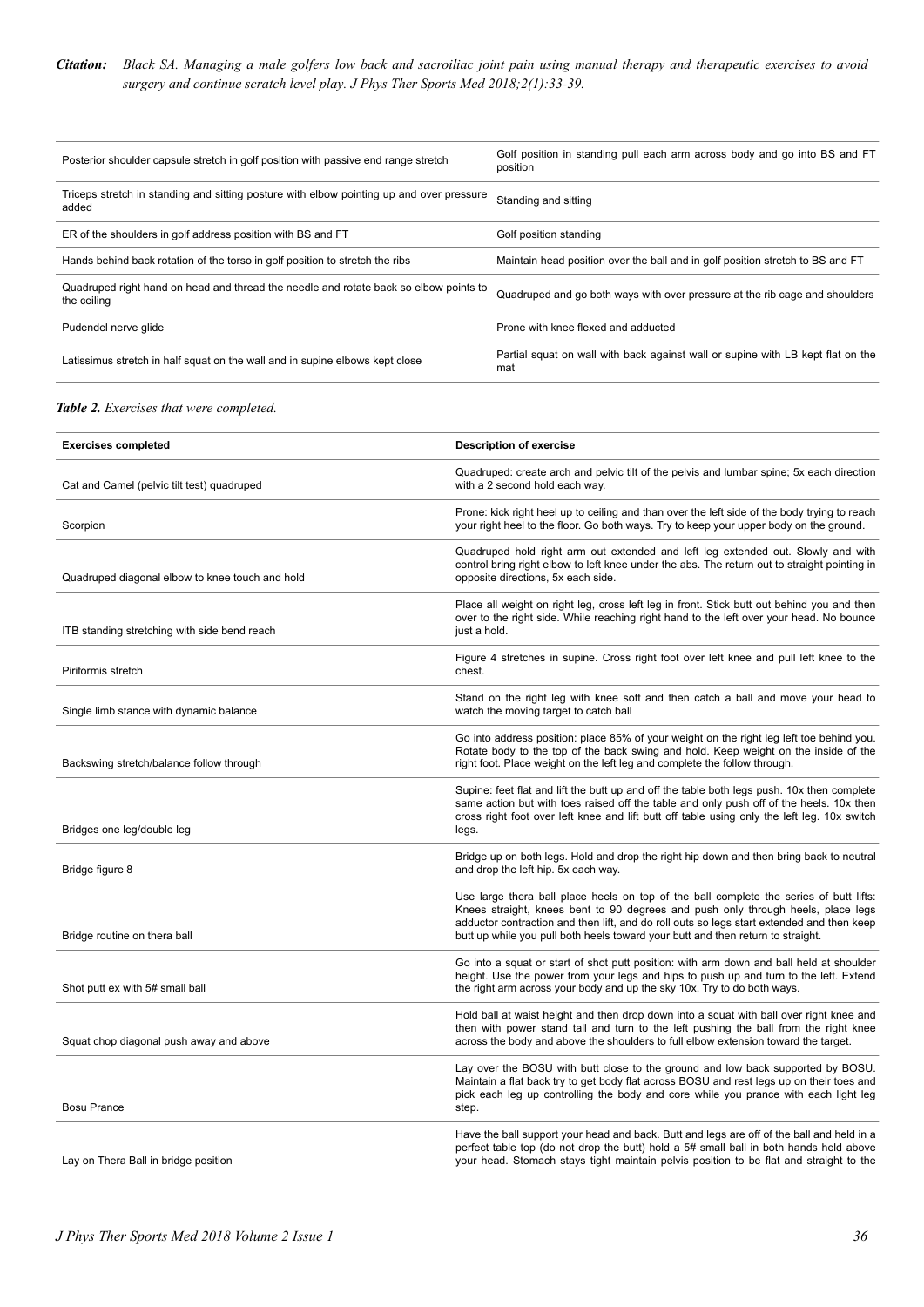|                                              | ceiling rotate the upper body on the ball to the right and upper body on the ball to the<br>right and then left. The head can turn with you. Try to keep gluteal mm tight and flat.                                                                                                                                                                          |  |
|----------------------------------------------|--------------------------------------------------------------------------------------------------------------------------------------------------------------------------------------------------------------------------------------------------------------------------------------------------------------------------------------------------------------|--|
| Lunge step walk with rotation of large ball  | Walking long lunges with control of rotation from the torso with head kept centered.<br>Rotate the ball and torso to the right and left with each held lunge step.                                                                                                                                                                                           |  |
| Thera Ball Golf swings                       | In golf position hold large thera ball and complete a slow swing.                                                                                                                                                                                                                                                                                            |  |
| <b>Plank series</b>                          | Plank hold on elbows 30-60 seconds, Plank hold with elbows extended 30-60 seconds.<br>Plank march: Start on elbows and extend right arm first then left and then lower back<br>down on to each elbow for 5 on the right lead and than 5 on left lead.                                                                                                        |  |
| Gluteal exercises set                        | Side lying: top leg extended toe turned down and lift and lower with no core movement<br>(10x). Bend both knees to 90 degrees extend top leg. Turn top foot so toe points down<br>and lift with no body motion (5x). Both knees at 90 degrees and in front. Keep body still<br>and feet touching and open the knees as wide as you can with no other motion. |  |
| Hip set standing                             | Hip extension, hip abduction (with no lean) hip flexion and hip flexion with ER to open<br>the hip. Keep pelvis level and facing fwd.                                                                                                                                                                                                                        |  |
| Hip abduction and adduction on machines      | 20 reps slow with a hold at each end range.                                                                                                                                                                                                                                                                                                                  |  |
| Hip abduction machine: Complete IR and ER ex | Place stomach on the back of the machine and knees on the seat of the hip abduction<br>machine. Weight down to 10#, place shins inside mounts and try to open the shins. Try<br>to keep back flat and stomach against the back of chair.                                                                                                                     |  |
| Bosu step drills                             | Step overs for lateral movement with control. Step fwd. with opposite knee lift and hold.<br>Stand on BOSU and step backwards with control.                                                                                                                                                                                                                  |  |
| Suma squat with weights in front             | Maintain proper form: wide stance with toes out. Squat down with weights in between<br>the legs, do not bend at the waist and keep your butt under your body. Once completed<br>10 reps hold in down position and complete heel raises for 10.                                                                                                               |  |
| Hamstring raised and extended out stretch    | With leg extended and raised, rotate to the right and then reach for shin and hold. Then<br>return to center and turn to the left and reach for the shin.                                                                                                                                                                                                    |  |
| Step ups                                     | Slow step ups with the leg on the step doing all the work. Maintain strength and<br>balance with step up.                                                                                                                                                                                                                                                    |  |
| Hip hikes                                    | Have right leg hanging off the step and hike the hip with no other body motion and then<br>lower the hip in straight plane feel the separation from the top of the hip and the ribs.                                                                                                                                                                         |  |
| Heisman move                                 | Standing weighted ball in both hands over the right shoulder. Bring the ball to the<br>raising left knee and touch to the outside of the leg knee. Go both ways.                                                                                                                                                                                             |  |
| Standing hip circles on gliders              | Stand in golf position. Bilateral hand support as needed. Feet are on gliders and<br>complete full clockwise and counter clockwise circles with each leg.                                                                                                                                                                                                    |  |
| Standing lumbar spine rotation               | Lean onto a bar so spine is in address position. Open right hip and then bring right<br>knee up and across to left elbow that is resting the bar. Complete 5-10x and then do<br>the opposite side.                                                                                                                                                           |  |
| TRX golf stretch                             | Stand with hands on TRX straps in address position open arms and go all the way into<br>the back swing and hold to stretch and then go into the full follow through.                                                                                                                                                                                         |  |
| TRX decompression on lumbar spine and pelvis | Hold onto TRX straps with arms flexed, squat all the way down to the ground holding<br>yourself up with arms and legs. Let pelvis be heavy and hold for stretch.                                                                                                                                                                                             |  |
| All upper body weights on balance discs      | Stand on balance discs in address position: complete bicep curls, triceps kickbacks,<br>shoulder windshield wipers and shoulder extension bilaterally, does not lose address<br>position.                                                                                                                                                                    |  |
| Hip flexor stretch active                    | Standing hold onto a bar: place right knee and shin on the thera ball and push back the<br>right hip and wait for the stretch in the hip. Keep pelvis level and hold.                                                                                                                                                                                        |  |
| Push/pull on kinesis                         | With both arms individually stand in lunge position and push right arm into chest press<br>for 15 and then turn around legs in same position and pull back the weight with the<br>shoulder blade. Stomach is held tight.                                                                                                                                     |  |
| Lat pull down on knees on Bosu               | Balance on Bosu on your knees and complete Lat pull down to the front of the chest at<br>the sternum level, make sure the arms are wide and in control. Lean slightly back and<br>maintain balance and pull with strength (smooth and control).                                                                                                              |  |
| Abdominal series                             | Frog leg crunch to get hip rotated and lifted, oblique crunch with opposing knee to<br>shoulder, side leg and upper body lift, legs extended and upper body side climb the<br>rope with extend the arms and reach and lift.                                                                                                                                  |  |
| Rotator cuff series with bands               | Standing in golf position: IR and ER of the shoulders at waist level and at 90/90 level.                                                                                                                                                                                                                                                                     |  |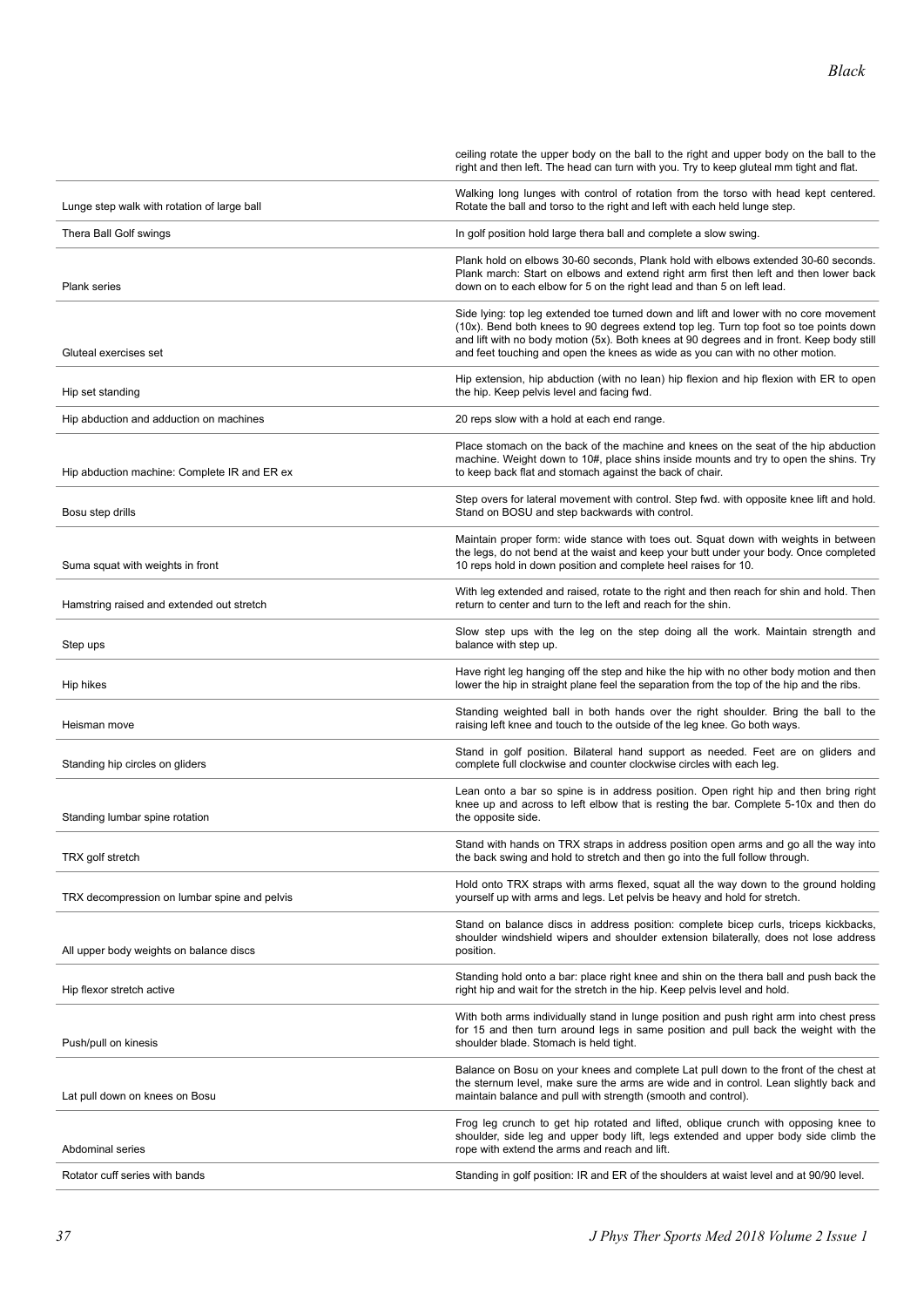*Citation: Black SA. Managing a male golfers low back and sacroiliac joint pain using manual therapy and therapeutic exercises to avoid surgery and continue scratch level play. J Phys Ther Sports Med 2018;2(1):33-39.*

| Concentric strength machines                      | Full body circuit for legs: leg press wide with toes out and close with a ball between the<br>legs, leg extension, leg curls, hip abd and add. |
|---------------------------------------------------|------------------------------------------------------------------------------------------------------------------------------------------------|
| Standing torso rotation: with free motion machine | In athletic stance rotate to the right and left with no head turn and no pelvis turn.                                                          |

*Table 3. Measures and outcomes of case study.*

| <b>Tests</b>               | <b>IE Results</b>                                                     | <b>Final Results</b>                                                  |
|----------------------------|-----------------------------------------------------------------------|-----------------------------------------------------------------------|
| <b>FABERS</b>              | +B for all 3 MM                                                       | B for hip flexor intermittently                                       |
| Pelvis Alignment           | Anteriorly rotated on left side                                       | Level pelvis                                                          |
| Oswestry/pain scale        | 46% disabled secondary to LBP                                         | 2% of disability secondary to LBP                                     |
| Medication for pain        | +4 Aleve a day                                                        | +2 Aleve a week                                                       |
| Quadruped pelvis tilt test | +Impossible to complete                                               | Can control and complete as ex                                        |
| <b>ADLS</b>                | Unable to do anything more than ADLS                                  | Able to walk and work out on top of golf<br>and ADLS                  |
| Practice times             | 1-2 hrs a week                                                        | 7-8 hrs a week                                                        |
| Playing                    | 2-3 times a week                                                      | 7 days a week                                                         |
| Hamstring length           | 40 Degrees bilaterally with pain                                      | 80 Degrees B and with end range<br>discomfort                         |
| Manual MM tone             | For all MM surrounding the pelvis and LB                              | Minimal tone intermittently                                           |
| IR/ER of hip supine        | 22 Degrees bilaterally                                                | L IR: 38 ER: 46 R IR: 34 ER: 48                                       |
| <b>SFMA</b>                | 6 functional no pain 11 dysfunctional pain 3 dysfunctional<br>no pain | 15 functional no pain 2 dysfunctional<br>pain 4 dysfunctional no pain |

All measurements and subjective and objective measures over the 8 months are outlined in Table 3 in above section. After the second treatment patient's pain level and ability to move independently was improved significantly. IR and ER of the hips took the longest to achieve but this measurement directly affected the pelvis alignment and patient's subjective comments on the ability to get through the ball during the swing. His IR/ ER on initial evaluation was 20-22 degrees and now is 38-40 bilaterally. The patient's pain was reduced 50%within 2 weeks of working on muscle length and tone. His pain and tone levels continued to go down throughout treatment and he is now without pain during and following play. Muscle engagement or contractions now decrease any new pain that arrives following play. Isometric contractions complete during play and in address position have assisted with kinesthetic awareness and feeling of getting through the ball without getting "stuck" in the back swing. Patient is now able to complete the pelvic tilt test in quadruped, standing and in address position, which is a great kinesthetic awareness return post injury. This patient has had an excellent outcome that came from hard work. He must continue with manual stretching and massage, as well as strength training all angles of the body, in order to maintain this level of play. It is not without extra time and fees that this pain will stay away. This is his new routine that he must continue to maintain his level of scratch level play.

#### **Discussion**

The purpose of this case study was to look at how we can better manage our patient's pain and disabilities while avoiding injections and surgeries and allowing them continuation of play. It was important to first educate the patient on life after spinal fusion surgery compared to golf play without surgery. Spinal fusion is a significant surgery that would have limited the patient from swinging a club (not actually playing) for 8-12 months post-surgery [1]. To an athlete this can be seen as a death sentence. So it was very important to educate the patient on the pros and cons of both directions for treating his back pain, and to get the commitment to treatment that was needed to avoid this surgery and continue to play.

All evaluations start with assessing the patient to determine their needs and limitations to make sure they are safe to resume play and to participate in a full-scale multi-dimensional exercise and manual therapy program. In this specific case our goals originally worked to decrease the patient's pain and determine the current level of function and ability of this patient. The patients MRI have shown us discs and boney segments with arthritic changes, but it was the overall muscle imbalance and weakness that caused the lack of spinal and sacral mobility. This led to a decrease in the patient's ability to move in the correct biomechanical path and resulted in his pain. This was evident after we broke down the swing patterns of the body and tested out each of the body segments for balance, strength, stability and endurance. It was then that we realized how limited this patient was in terms of what he was